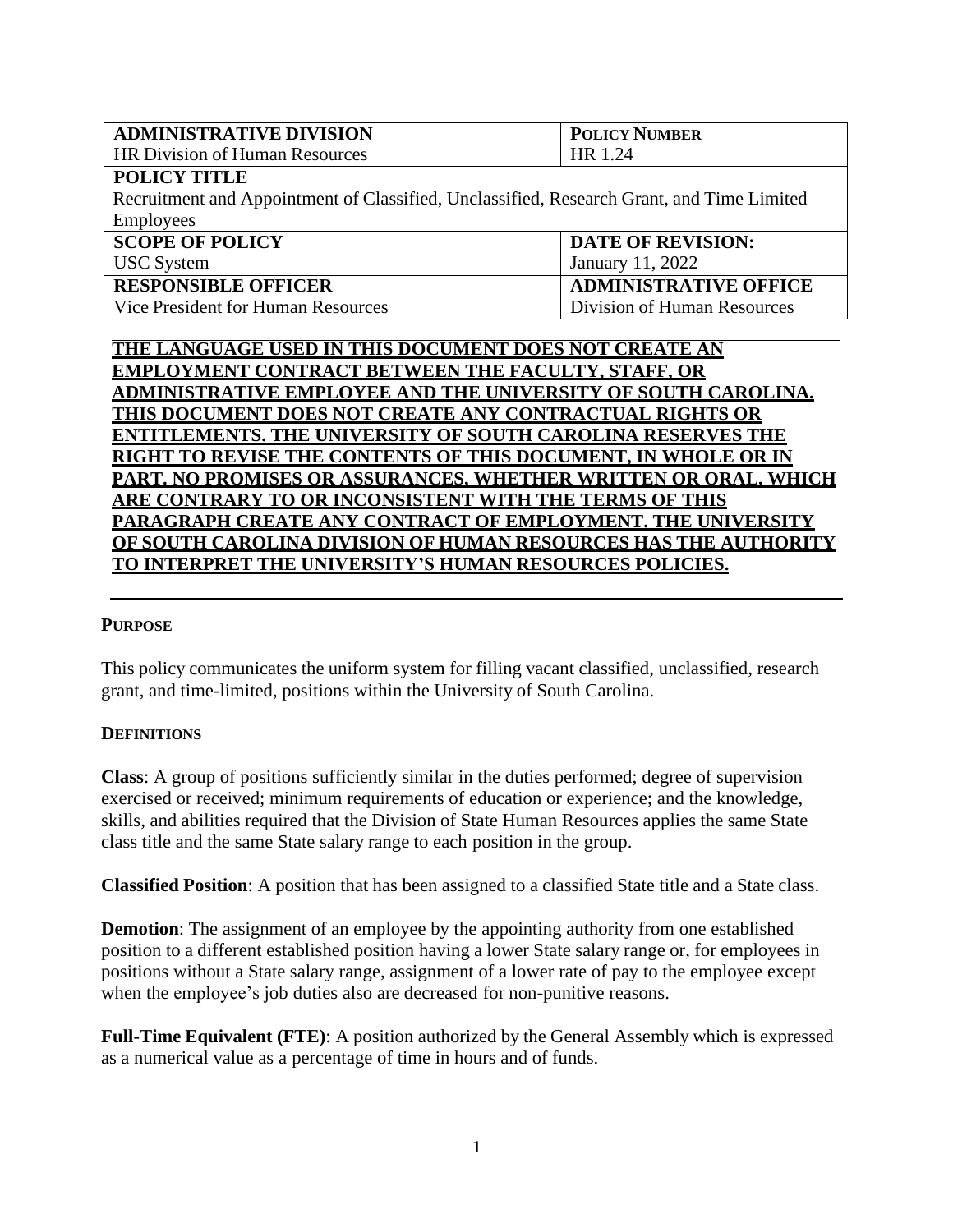**Internal Job Posting**: A job posting for which only current employees of the University of South Carolina are eligible to apply.

**Position:** Those duties and responsibilities constituting a single job.

**Promotion**: The assignment of an employee by the appointing authority from one established position to a different established position having a higher State salary range or, for positions without a State salary range, having a higher rate of pay.

**Reassignment**: Movement within an agency of an employee from one position to another position having the same State salary range, or the movement of a position within an agency which does not require reclassification.

**Reduction in Force (RIF)**: The procedure used by the university to eliminate or reduce a portion of one or more filled FTE positions in one or more organizational units within the University due to budgetary limitations, shortage of work, organizational changes, outsourcing or privatization.

**Research Grant Position (RGP)**: A type of non-FTE position which is funded by federal grants, private foundation grants, research grants, medical school practice plans, individual private gifts, externally generated revenue for service testing agreements and grant generated revenue or a combination of these funding sources. RGP employees are not covered employees.

**Time-Limited (TL)**: A full or part-time non-FTE position hired to fill a position with timelimited project funding approved or authorized by the appropriate State authority, and who is not a covered employee.

**Unclassified Position**: A position that has been assigned to an unclassified State title.

## **POLICY STATEMENT**

It is the policy of the University of South Carolina to ensure qualified individuals, both internal and external applicants, receive full and fair consideration for classified, research grant, timelimited, and unclassified positions. Vacancies will be filled by those applicants who are best suited to perform the duties and responsibilities of the positions. Current employees are provided an equal opportunity to explore and seek other positions for career advancement. The university does not discriminate in educational or employment opportunities on the basis of race,sex, gender, gender identity, transgender status, age, color, religion, national origin, disability, sexual orientation, genetics, protected veteran status, pregnancy, childbirth or related medical conditions.

A. Responsibility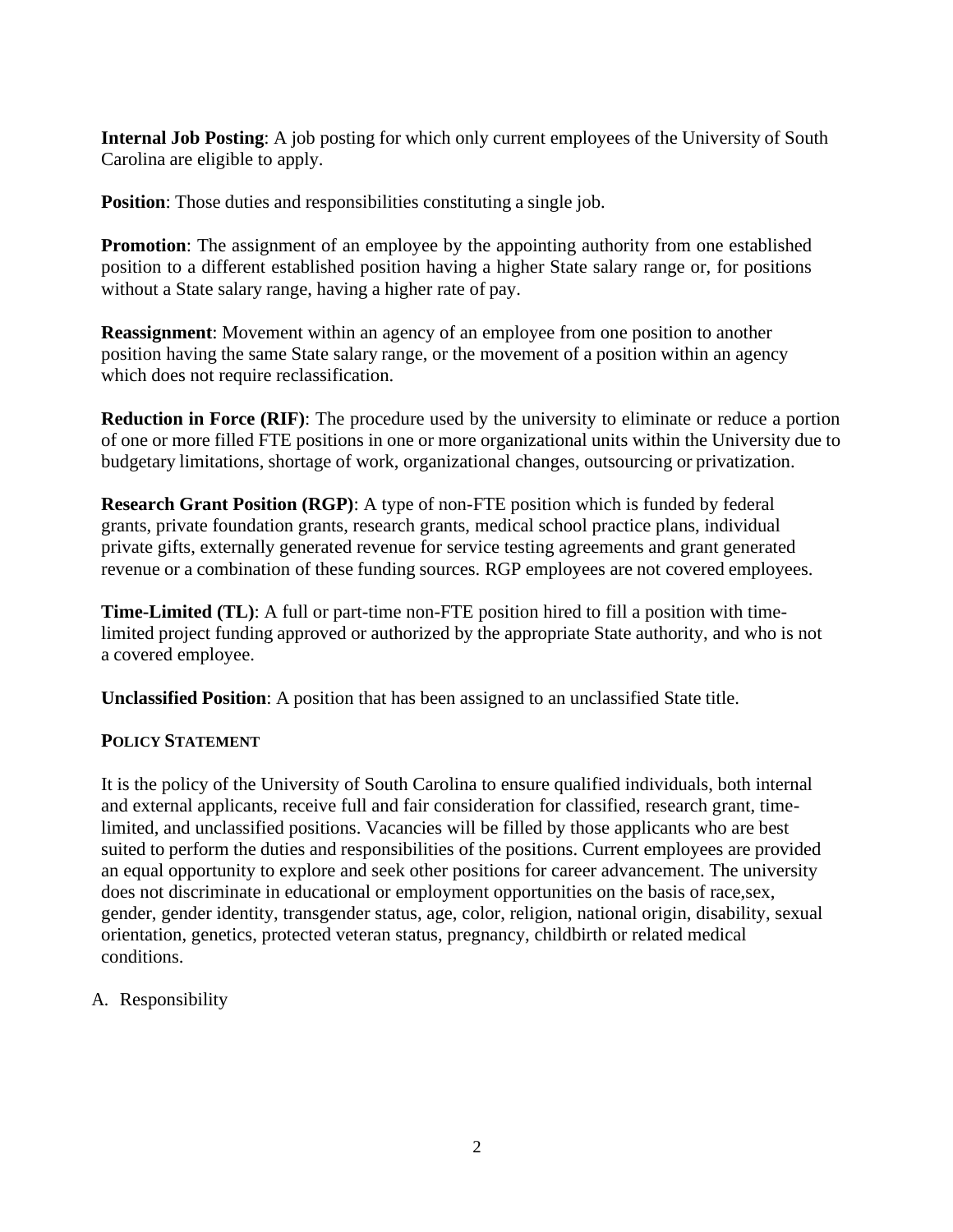The Division of Human Resources is responsible for administering the policy on appointment, reassignment, and promotion of classified, research grant, time-limited and unclassified employees.

- 1. On the Columbia campus, the Office of Talent Acquisition is responsible for recruitment, advertising, and testing as applicable.
- 2. At the Comprehensive Universities and Regional Palmetto Colleges the campus Human Resources Officer is responsible for recruitment, advertising, testing as applicable, and screening applications.
- B. Vacant Positions

All vacant positions for principal officials, to include the University President, the Secretary of the Board of Trustees, and university officers having the rank of Vice President or Chancellor or equivalent rank, will be filled through open recruitment.

All other vacant positions will be filled through open recruitment except as follows:

- 1. When a position can be filled from existing employees within the organizational unit in which the vacant position resides. In these cases, an employee may be promoted not more than one organizational level above the employee's former level. The division, school, college, or campus may require internal approvals for these exceptions and the employee must be qualified for the position.
- 2. When the division, school, college or campus determines the job can be filled internally the position can be posted through the internal posting mechanism. See Section C.: Staff Internal Postings.
- 3. When an employee is reassigned within a division, school, college, institution or campus.
- 4. When an employee is reassigned for reasons related to the ADA, or other extenuating circumstances.
- 5. When an employee, in lieu of a Reduction in Force, is moved to a vacant position.
- 6. When an employee is demoted for disciplinary or performance reasons to another position.
- 7. When the position is an athletic coach or an unclassified employee in the athletic department.
- 8. When the position is a research grant position for a post-doctoral fellow.
- C. Staff Internal Postings

Internal Postings may be used for staff when the ideal candidate for the position may be sourced from existing University of South Carolina employees. The process ensures the employees are made aware of and have the opportunity to apply for open positions before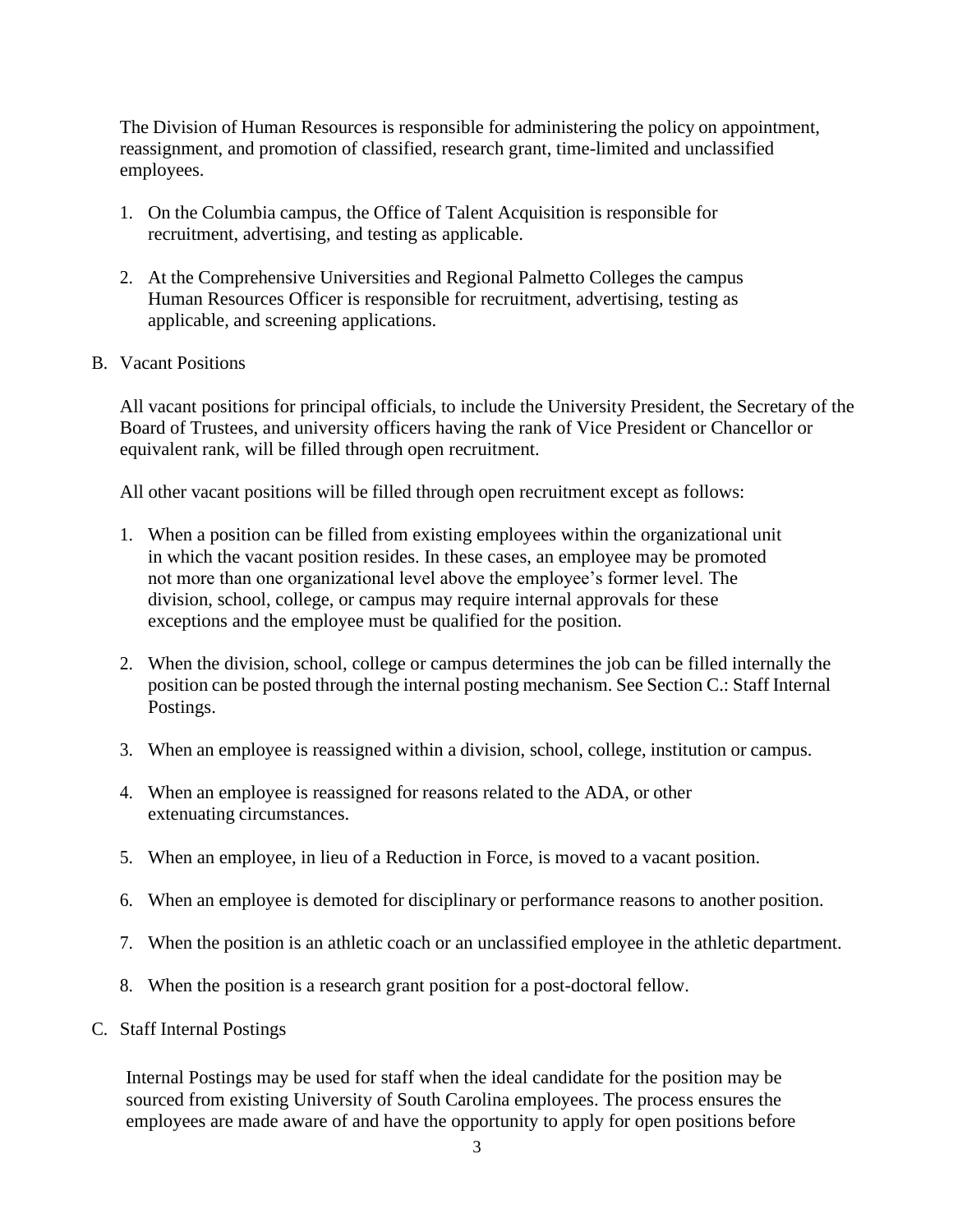considering external candidates. Only current USC employees in FTE, Time Limited and RGP positions will be considered as internal candidates. The employee must be employed by the university at the time of the offer. Internal postings must be approved in advance by theDivision of Human Resources.

- D. Anti-Discrimination
	- 1. No one will be appointed to a position because of race, sex, gender, gender identity, transgender status, age, color, religion, national origin, disability, sexual orientation, genetics, or protected veteran status.
	- 2. Discrimination in employment on the basis of age is prohibited except where specific age requirements are stipulated by law or regulation.
	- 3. The university hires only U.S. citizens or individuals who are legally authorized to workin the United States. Appropriate verification of eligibility is required; for non-U.S. Citizens, the hiring unit must consult with the Office for International Scholars. USC participates in the federal E-verify program.
- E. Qualifications and Compensation
	- 1. An applicant appointed to a classified position must meet minimum training and experience requirements of the position.
	- 2. An applicant appointed to an unclassified position must meet the advertised minimum requirements.
	- 3. New appointments will be made at the minimum salary for the advertising rate unless the applicant's qualifications for the position exceed the minimum requirements of the position. Any salary above the minimum advertised rate must be approved by the Division of Human Resources prior to extending an offer of employment.
- F. Interviewing for Reassignment or Promotion

Current university employees may be given reasonable time away from the job to interview for another university position if arrangements are made in advance with the supervisor. If such arrangements are not made, the employee must use appropriate leave.

G. Minimum Age Requirements

The University of South Carolina abides by all State and Federal laws governing the minimum age of workers.

- H. Recruitment
	- 1. Recruitment for and appointment to classified positions will be undertaken only for positions which have been approved, budgeted and classified. Administrative approval to establish or fill positions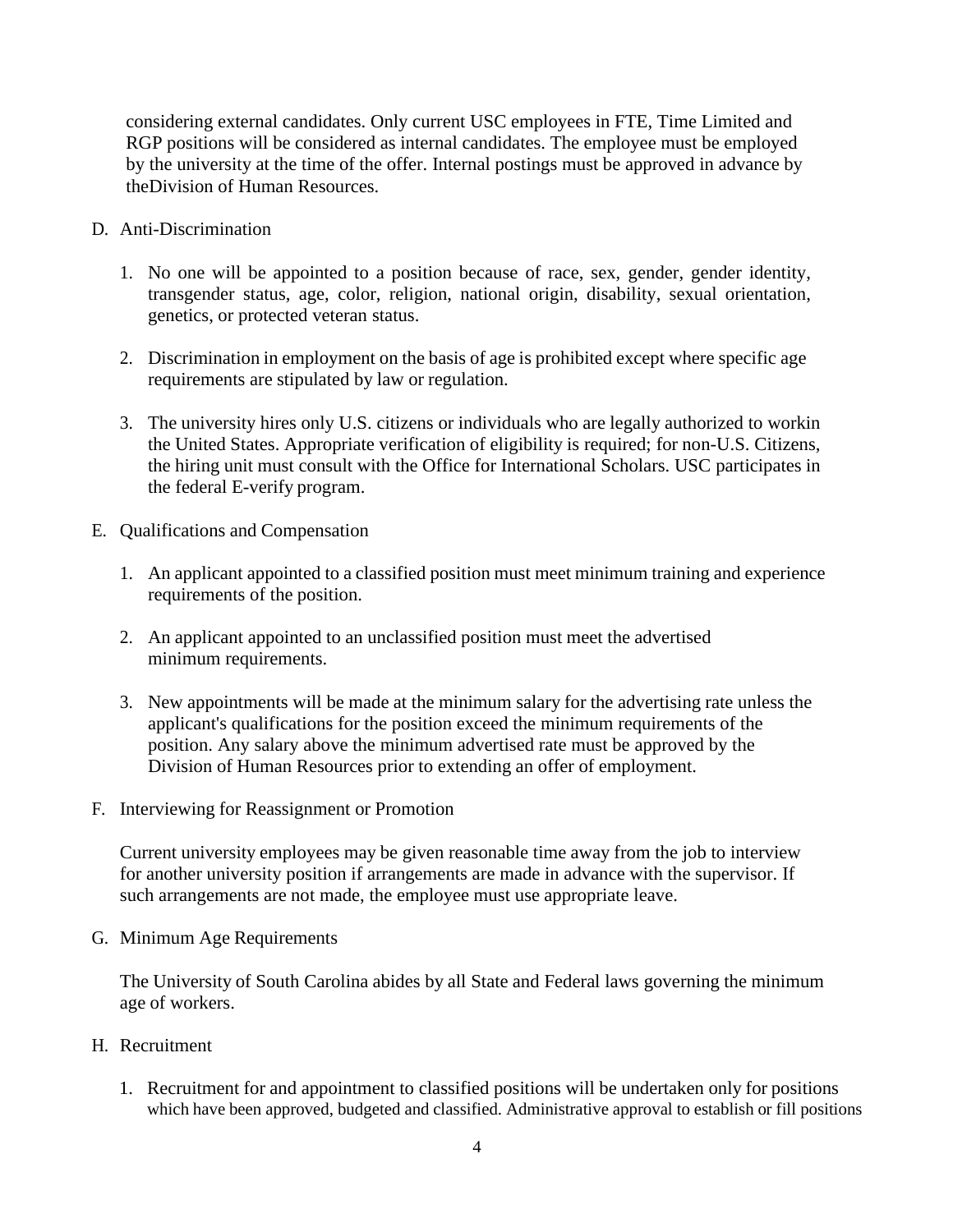is subject to change depending upon budgetary or other considerations.

2. Recruitment Sources

The University of South Carolina uses a variety of recruitment sources to attract a broadrangeof qualified applicants. These sources include, but are not limited to:

- a. Vacancies from all USC campuses are advertised on USC Jobs at [http://uscjobs.sc.edu.](http://uscjobs.sc.edu/) Job openings and closings are updated daily. Applicants can check the status of their applications online.
- b. The Division of State Human Resources advertises vacancies from all state agenciesa[t](http://www.jobs.sc.gov/) [http://www.jobs.sc.gov.](http://www.jobs.sc.gov/)
- c. All staff positions are listed by the South Carolina Department of Employment and Workforce at [http://jobs.scworks.org.](http://jobs.scworks.org/)
- d. Departments may advertise in journals, newspapers, online, and specialty publications. The department must notify the Office of Talent Acquisition or campus Human Resources Officer of advertisements placed outside of USC Jobs to review forapproval.
- e. Information about vacancies may be shared with colleges, universities, professional schools, placement agencies and community organizations.
- I. Advertising Positions
	- 1. All vacant positions covered by this policy must be advertised on USC Jobs, the university's online application system except where noted in Section B.
	- 2. Due consideration must be given to all qualified applicants who apply through USC Jobs.
	- 3. Positions must be advertised initially for at least five working days.
	- 4. All advertisements must carry an affirmative action/equal opportunity statement. Whenever possible the advertisement should contain the statement, "The University of South Carolina does not discriminate in educational or employment opportunities on the basis of race, sex, gender, gender identity, transgender status, age, color, religion, national origin, disability, sexual orientation, genetics, protected veteran status pregnancy, childbirth or related medical conditions." In instances where words are limited or costs are prohibitive, the advertisement must at minimum state that the "University of South Carolina is an Affirmative Action/Equal Opportunity institution. Women and minorities are encouraged to apply."
- J. Receipt of Applications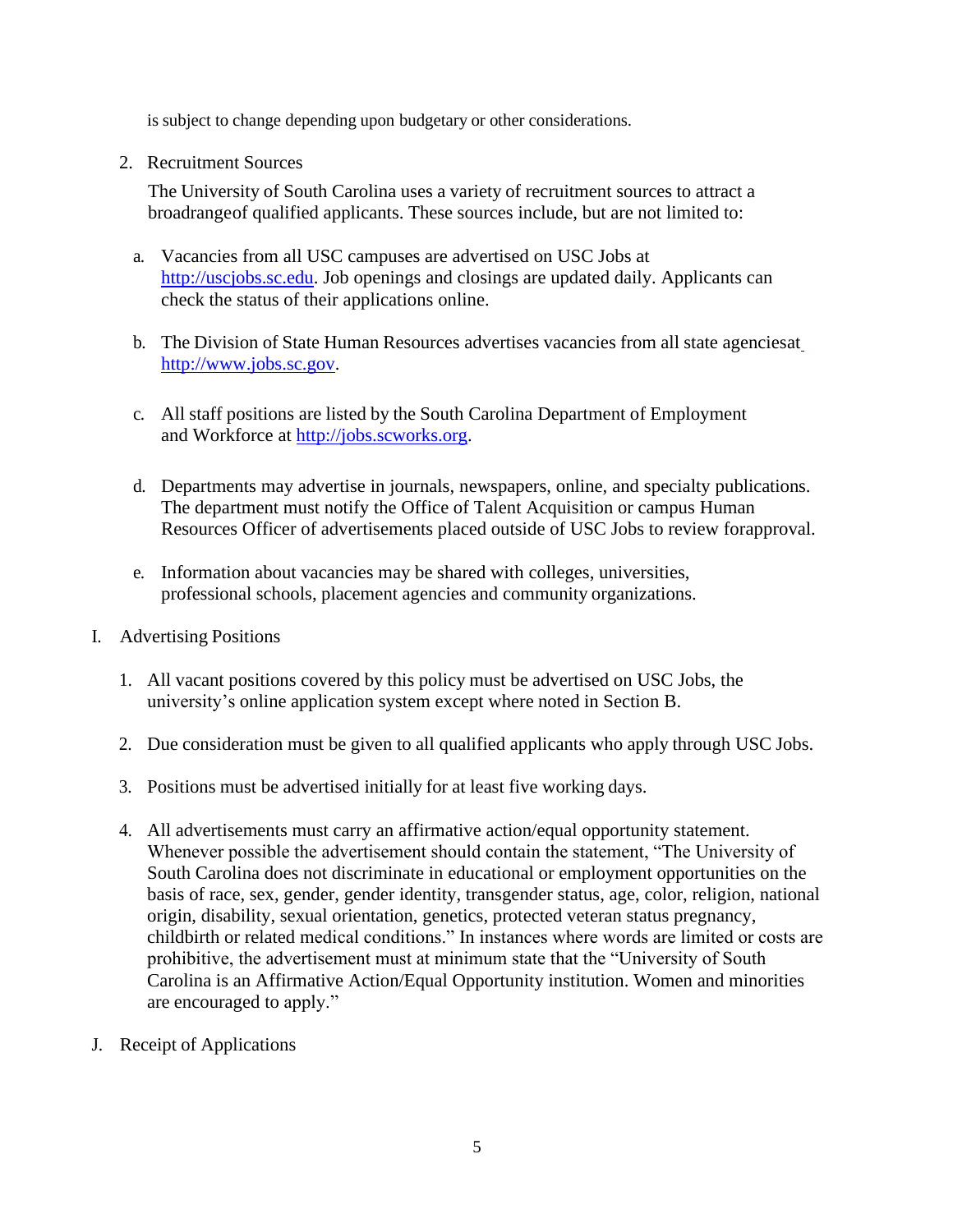- 1. Applicants must complete an online application to be considered for a position. Applications must be received by the posted closing date.
- 2. Applications for employment, letters of application, resumes, oral or written inquiries, e- mails, or placement credentials received directly by departments are not valid applications for employment and will not be retained or considered for future vacancies.
- K. Screening of Applications
	- 1. Applications must be screened against the advertised minimum qualification requirements. Applicants who do not meet the advertised requirements should not be considered for interview and cannot be hired.
	- 2. In addition to the minimum requirements, preferred qualifications may be used as an additional screening tool to assist in selecting the best candidate for the position.
- L. Interviews

Interviews provide information about the specific duties and responsibilities of the position and provide applicants the opportunity to describe their qualifications.

- 1. Information solicited from an applicant during the interview or through a reference check must be relevant to the duties and responsibilities of the position without reference to race, color, national origin, sex, gender, gender identity, transgender status, age, religion, disability, sexual orientation, genetics, or protected veteran status.
- 2. Interviews must be conducted in a professional manner and must not include unlawful or inappropriate questions.
- 3. A reasonable number of applicants provided through USC Jobs must be interviewed.
- 4. Those interviewed must be the most qualified of the applicants.
- 5. Job reference checks and background checks must be conducted in accordance with university policy HR 1.90 Job Reference and Background Checks.
- M. Selection
	- 1. The administrative head of each department has the authority, responsibility and accountability for the selection of employees.
	- 2. The hiring unit has the responsibility to document the search and maintain the official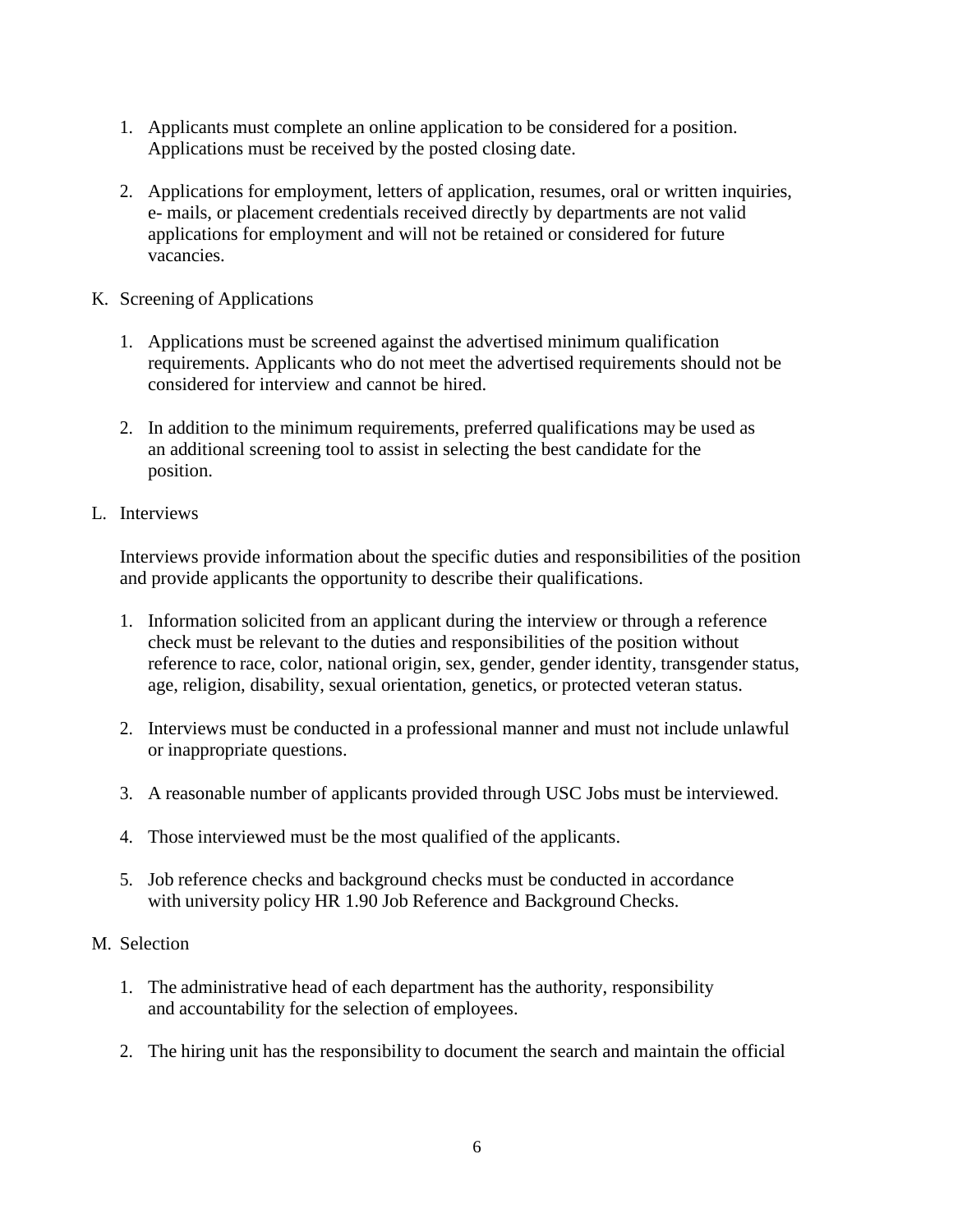search file for the position.

- 3. The person to whom the position is offered must be selected only from those applicants who meet the minimum qualifications and are provided through USC Jobs.
- 4. A hiring proposal, including any salary above the minimum advertised rate, must be submitted to and approved by the Division of Human Resources prior to extending an offer.
- 5. The offer must be made on the basis of the person's qualifications to perform the duties of the position.
- 6. No applicant will be selected solely on the basis of race, color, national origin, sex, gender, gender identity, transgender status, age, religion, disability, sexual orientation, genetics, or protected veteran status. However, when selecting from among similarly qualified applicants for a position in a department or job category in which women or minorities are underutilized, the university's affirmative action goals will be considered as one factor in the selection process.
- 7. Selection decisions are subject to review by university, state or federal agencies including, the Director of Equal Opportunity Programs or Campus Affirmative Action Officer, the South Carolina Human Affairs Commission, the Equal Employment Opportunity Commission, the Department of Labor, the Office of Federal Contract Compliance Programs, and the Office for Civil Rights.

## **PROCEDURES**

Procedures and general guidance related to this policy can be found on the Division of Human Resources website at [http://hr.sc.edu/.](http://hr.sc.edu/)

## **RELATED UNIVERSITY, STATE AND FEDERAL POLICIES**

[ACAF 1.00 Recruitment and Appointment of Tenured, Tenure-Track and Non-Tenure-Track](http://www.sc.edu/policies/ppm/acaf100.pdf) **[Faculty](http://www.sc.edu/policies/ppm/acaf100.pdf)** ACAF 1.01 Recruitment and Appointment of Academic [Administrators](http://www.sc.edu/policies/ppm/acaf101.pdf) [EOP](http://www.sc.edu/policies/ppm/acaf101.pdf) 1.03 Prohibition of Unlawful [Discrimination and](http://www.sc.edu/policies/ppm/eop103.pdf) Harassment HR 1.39 [Disciplinary](http://www.sc.edu/policies/ppm/hr139.pdf) Action and Termination for Cause HR [1.45 Reduction in Force](http://www.sc.edu/policies/ppm/hr145.pdf) HR 1.90 Job [Reference and](http://www.sc.edu/policies/ppm/hr145.pdf) Background Checks